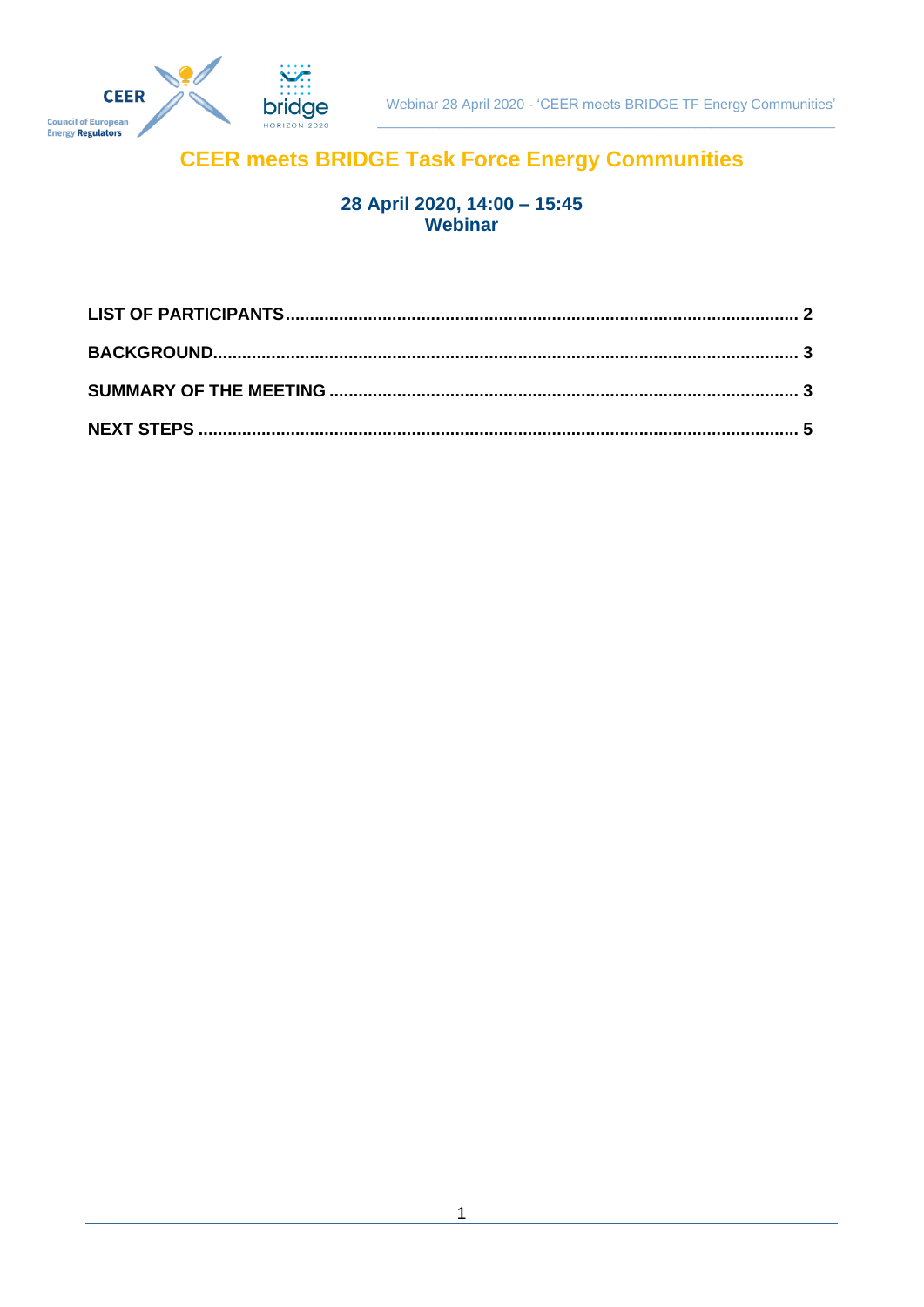

### <span id="page-1-0"></span>**List of Participants**

| <b>First name</b> | <b>Last Name</b> | NRA / organisation                                                                                                                                       |
|-------------------|------------------|----------------------------------------------------------------------------------------------------------------------------------------------------------|
| Mitja             | Znidaric         | <b>AGEN</b>                                                                                                                                              |
| Chiara            | Petruzzo         | <b>ARERA</b>                                                                                                                                             |
| Ludwig            | Karg             | B.A.U.M Consult (BRIDGE TF leader)                                                                                                                       |
| Julian            | Seibert          | <b>BNetzA</b>                                                                                                                                            |
| Elena             | Donnari          | <b>CEER Secretariat</b>                                                                                                                                  |
| Liselotte         | Gijzemijter      | <b>CEER Secretariat</b>                                                                                                                                  |
| Anh               | Tran             | <b>CEER Secretariat</b>                                                                                                                                  |
| Gema              | Rico             | <b>CNMC</b>                                                                                                                                              |
| Vincent           | Harrop           | <b>CRE</b>                                                                                                                                               |
| Christelle        | Heng             | <b>CRE</b>                                                                                                                                               |
| Dylan             | Asche            | CRU                                                                                                                                                      |
| <b>Nicolas</b>    | Peraudeau        | Dowel (BRIDGE support team)                                                                                                                              |
| Aleksandra        | Kronberga        | <b>EC DG ENER</b>                                                                                                                                        |
| Marion            | Malfosse         | <b>EC DG ENER</b>                                                                                                                                        |
| Mark              | Van Stiphout     | <b>EC DG ENER</b>                                                                                                                                        |
| <b>Achille</b>    | Hannosset        | <b>EC DG ENER</b>                                                                                                                                        |
| Sabina            | Eichberger       | E-Control                                                                                                                                                |
| Maria             | Haberfellner     | E-Control                                                                                                                                                |
| Alexander         | Izmenyi          | E-Control                                                                                                                                                |
| Eva               | Lacher           | E-Control                                                                                                                                                |
| Thomas            | Nenning          | E-Control                                                                                                                                                |
| Karin             | Stubenvoll       | E-Control                                                                                                                                                |
| Stefan            | Vögel            | E-Control                                                                                                                                                |
| Michael           | Hübner           | Chair of JPP ERA-Net Smart Energy Systems - Austrian Federal<br>Ministry for Climate Action, Environment, Energy, Mobility,<br>Innovation and Technology |
| Fredrik           | Lundström        | Swedish Energy Agency, JPP ERA-Net Smart Energy Systems<br>Co-Chair                                                                                      |
| <b>Bruno</b>      | Caetano          | <b>ERSE</b>                                                                                                                                              |
| Ana               | Santos           | <b>ERSE</b>                                                                                                                                              |
| Rolands           | Magnusson        | EV                                                                                                                                                       |
| Frédéric-Michael  | Foeteler         | <b>ILR</b>                                                                                                                                               |
| Xavier            | Hansen           | <b>ILR</b>                                                                                                                                               |
| Camille           | Hierzig          | <b>ILR</b>                                                                                                                                               |
| Andreas           | Tuerk            | JR                                                                                                                                                       |
| Ana               | Sanchez          | Not indicated                                                                                                                                            |
| Roar              | Amundsveen       | NVE-RME                                                                                                                                                  |
| Pia               | Roll             | NVE-RME                                                                                                                                                  |
| Dace              | <b>Bite</b>      | <b>PUC</b>                                                                                                                                               |
| George            | Paidakakis       | <b>RAE</b>                                                                                                                                               |
| Josh              | Roberts          | REScoop (BRIDGE TF coreteam)                                                                                                                             |
| Leen              | Peeters          | Th!nk E (BRIDGE TF leader)                                                                                                                               |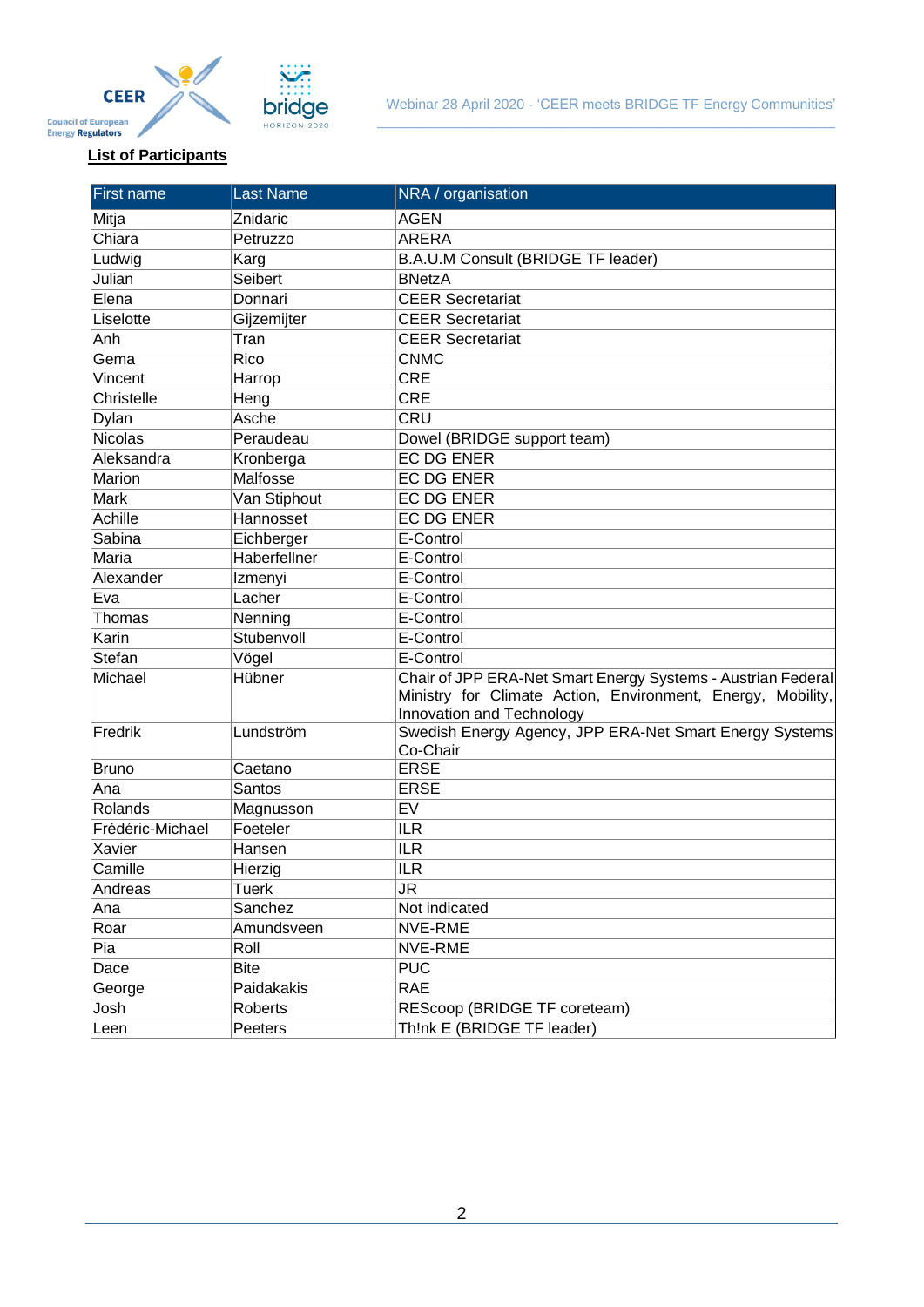

An informal meeting (videoconference) between CEER members (DS and CRM WGs) and the BRIDGE Task Force Energy Communities took place on 28 April 2020, from 14:00 to 15:45 at the initiative of the latter.

#### <span id="page-2-0"></span>**Background**

**BRIDGE is a European Commission/DG ENER initiative which unites the broad Smart Grid and Energy Storage Projects funded under the Horizon 2020 Programme** to create a structured view of cross-cutting issues which are encountered in the demonstration projects and may constitute an obstacle to innovation.

The BRIDGE community is composed of energy system stakeholders, such as consumers representatives, grid operators, regulatory experts, local energy communities' representatives, power technology providers, energy suppliers, research and innovation experts, energy system integration experts from the European Technology and Innovation Platform Smart Networks for Energy Transition (ETIP SNET).

The BRIDGE initiative is structured with four permanent Working Groups (Data Management, Business Model, Regulation and Customer Engagement) and four temporary Task Forces (Energy Communities, Replicability/Scalability Analysis, Joint Communication, R&I Priorities).

**The BRIDGE Task Force Energy Communities was established following BRIDGE General Assembly of 2019** to look into existing and upcoming frameworks in various EU countries and how the development could be further facilitated.

The TF has been **charged with preparing reports and formulating recommendations for the European Commission** on the replicability, upscaling and the need for support, as well to inform further research and demonstration needs.

The BRIDGE Taskforce closely cooperates with a respective Working Group and Taskforce of Joint Programming Platform ERA-Net Smart Energy Systems.

The webinar was agreed in mid-February 2020 as immediate follow-up to the "CEER meets BRIDGE" session organised in Brussels during BRIDGE General Assembly of 2020, in order to encourage discussions on the link between BRIDGE Taskforce and regulatory issues.

In particular, as recalled by Mark van Stiphout (EC DG ENER) at the beginning of the meeting, it was reported in the written [conclusions](https://www.h2020-bridge.eu/wp-content/uploads/2020/03/BRIDGE-GA2020_Conclusions-and-next-steps.pdf) of the BRIDGE GA that:

- *Inputs from CEER on Energy Communities topic will be communicated to the BRIDGE TF Energy Communities, in order to introduce discussions with the TF on what they need to focus on;*
- *A common meeting between the TF and CEER will be prepared in April to materialise this collaboration;*
- *The TF will update the report of the last period, if the need has been identified to have a formal report in addition to the ongoing knowledge co-creation process on the Expera platform. This would be in preparation of a training session which is planned in September with CEER;*
- *EC will see how they communicate on this task force to Member States.*

#### <span id="page-2-1"></span>**Summary of the meeting**

The leaders of the BRIDGE TF Energy Communities provided an **overview of the 2020 workplan** (PPT attached) and **presented the most relevant topics for the next six months in the form of ten research questions**:

- 1. What are Energy Communities?
- 2. Which potential for renewable energy use can be triggered by a CEC or REC in addition to existing organisations?
- 3. What would benefits and options for a CEC to operate its own (sub)grid?
- 4. What are benefits of CEC or REC in relation to existing means and measures of citizens involvement? 5. Which overall cost savings can be expected from CECs compared to existing schemes?
- 6. What are feasible tariffs to allow for the implementation of a CEC as part of the overall energy system?
- 7. How can candidates be supported to establish a CEC or REC?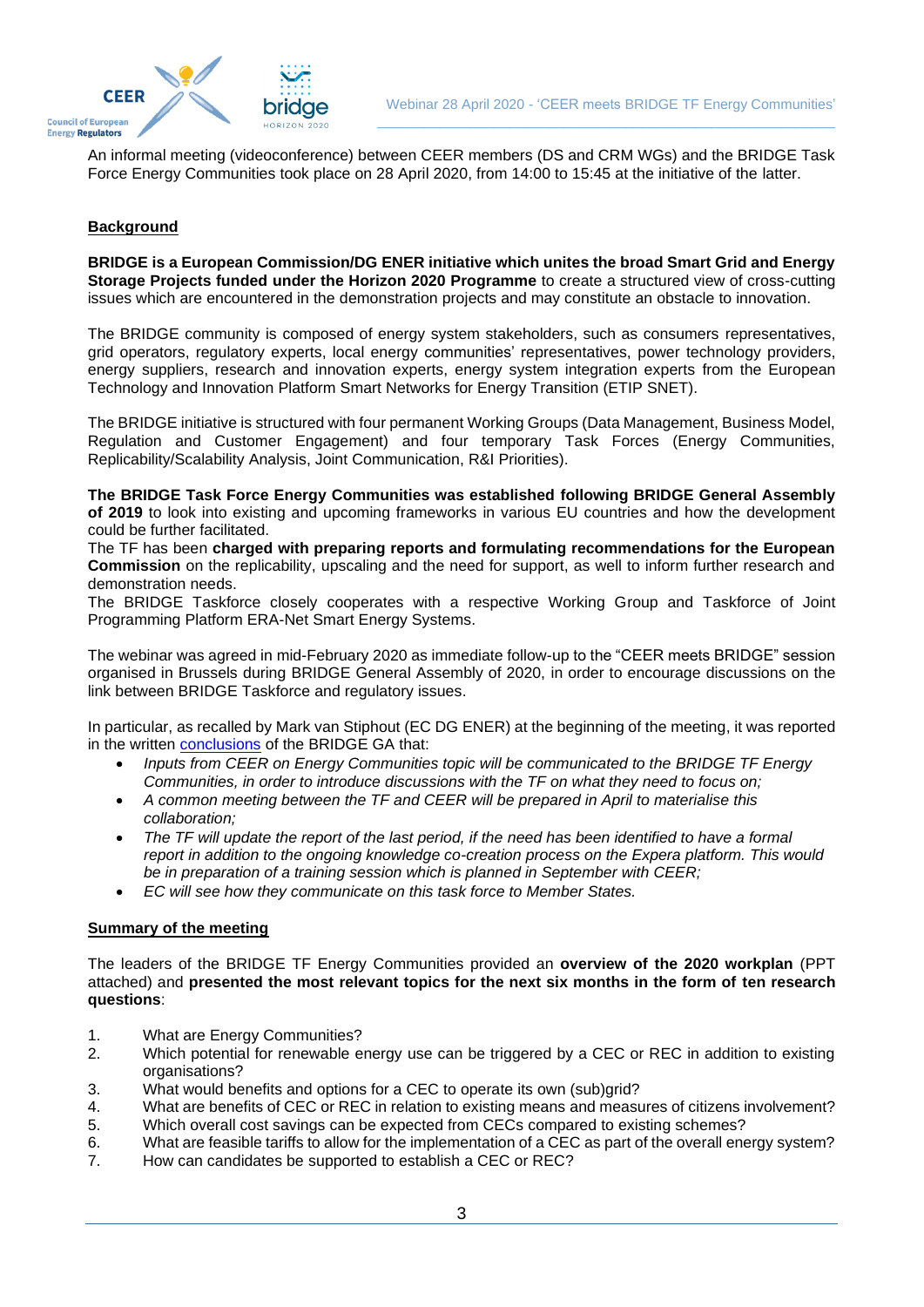

- 8. What are requirements to ICT solutions for the implementation of a CEC or REC?
- 9. How can data collection and management be limited and data security be ensured in a CEC or REC?
- 10. What is the national situation of Energy Communities in the context of CEP?

Answers to all questions will be recorded in Living Documents on the Taskforce's knowledge platform together with two more documents:

- 11. Cases and experiences<br>12. Conclusions and recomi
- Conclusions and recommendations

Fredrik Lundström, Co-Chair of the Joint Programming Platform Smart Energy System (JPP ERA Net SES) 1 acknowledged the close cooperation and synergies. He also added that the work of the BRIDGE TF Energy Communities is important for the national agencies that are examining draft legislative texts for the implementation frameworks.

Knowledge and data sharing between experts are done through the [Expera platform](https://t1p.de/usr9) provided by JPP ERA Net SES.

#### **From the list of 10 questions established by the TF, CEER had previously informed that numbers 5 and 6 on cost savings and on tariffs are currently of most interest to regulators.**

A discussion took place where Xavier Hansen (CEER) explained the reasoning behind this choice.

In the light of the tasks of regulators, CEER is primarily focussing on three aspects of Energy Communities:

- Their integration into existing energy markets
- Their interaction with grid operators
- Consumer protection issues

Question 5 is therefore particularly relevant, as a **clear understanding of the "cost savings ECs" can provide more clarity on possible economic drivers for communities and for grid benefits**. This is important, as there is a risk that communities involved in sharing would aim to base their business case on reducing the grid utilisation tariffs of their members. Where there is no cost saving for the system, this is not a sustainable approach.

The tariff question itself as posed in question 6 is, of course, a core task of regulators. In this context, Mr Hansen suggested that **the taskforce could identify aspects of grid tariff structures and grid tariffs that may be either beneficial or harmful to communities, while remaining cost reflective**. These aspects could serve NRAs in developing future tariff structures and in adequately integrating local energy sharing into such structures. He also informed that CEER recently published its paper on electricity distribution tariffs supporting [the energy transition,](https://www.ceer.eu/1928) which could provide some insights for the TF to better understand network tariffs.

Furthermore, Leen Peeters presented the 2019 list of recommendations by the TF:

- 1. Draw on the experience of existing energy community initiatives, or create a temporary space for them to emerge in.
- 2. Dare to be ambitious to maximize the potential of energy communities, but adequately differentiate between types
- 3. Specify principles of 'autonomy', 'effective control' in order to avoid elite-capture.
- 4. Define the concept of 'locality' for collective self-consumption and energy sharing in line with grid typology, but do not equate it with the element of 'proximity' for REC.
- 5. Put in place participation mechanisms for energy poor and vulnerable households.
- 6. Consider the value that CEC and REC can provide to the public network,
- 7. Consider the value of REC and CEC to the community.
- 8. Pro-actively support the set-up of REC and CEC.
- 9. Consider a separate auction-based support scheme for REC
- 10. Streamline, simplify and make less burdensome licensing and network connection procedures.
- 11. Do no reduce the concept of CEC and REC to mere collective self-consumption and vice versa.

<sup>1</sup> [https://www.eranet-smartenergysystems.eu](https://www.eranet-smartenergysystems.eu/)